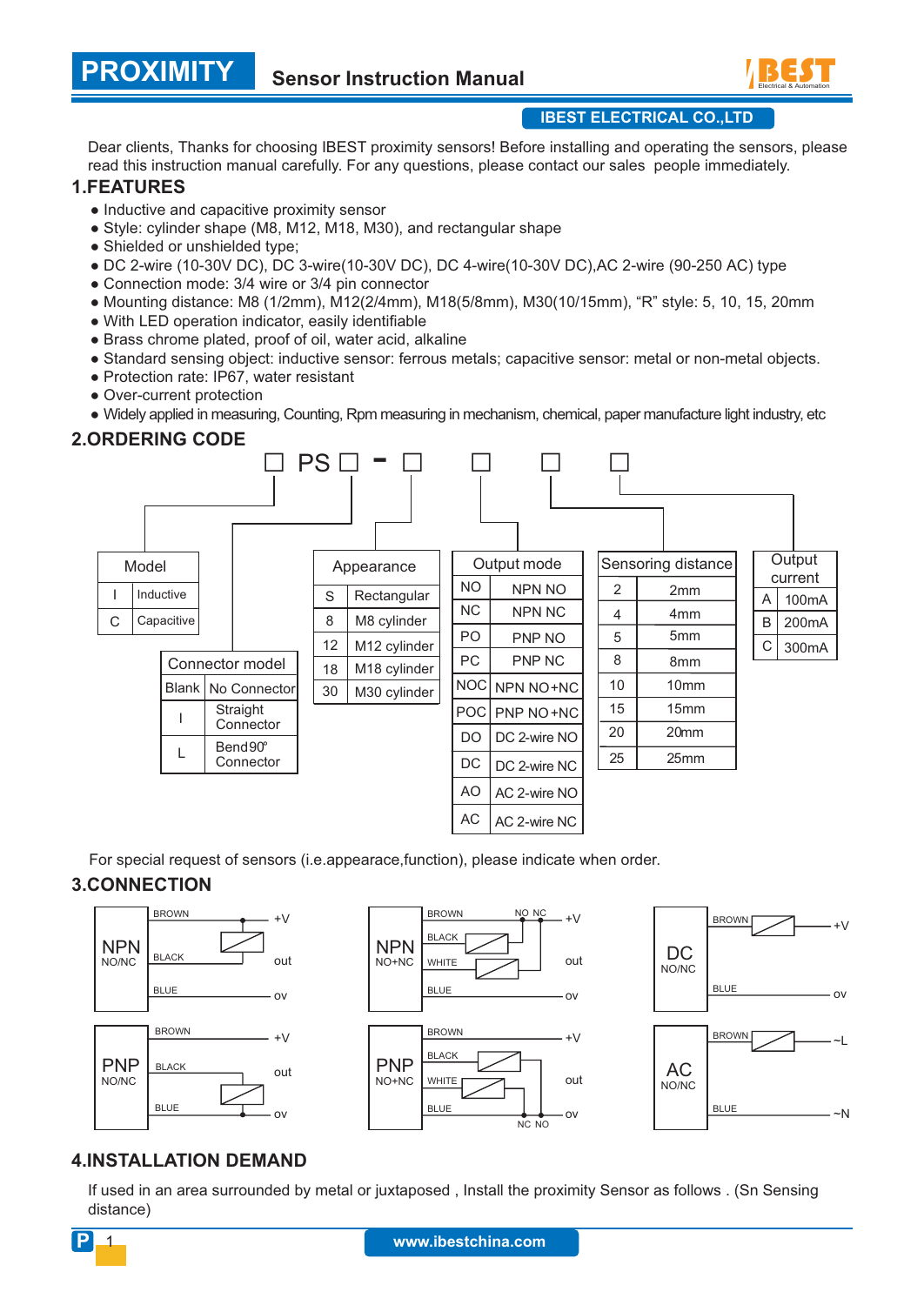





### **5.IPS INDUCTIVE PROXIMITY APPLICATION DIRECTION**

- a.You had better set mounting distance equal 80% sn.
- b.Please set mounting distance equals 50%sn,when sensor applies in measuring mounting frequency or operating in high speed circumstance.
- c.Mounting distance varies with measuring object(iron, stainless steel ,brass, copper and aluminum) .



d.Ips series connection and parallel connection



# **6.CPS CAPACITIVE PROXIMITY SENSOR MOUNTING DISTANCE SETTING**

- a.Capacitive proximity senosr can measure both metal and non-metal objects, such as iron, water, oil, glass,plastic….etc. The mounting distance varies with different objects because of different object conductivity, permittivity and water absop tion. If the metal connects with ground(GND), the max. Mounting distance can be obtained.
- b.Different objects, the mounting distance is different, refer to F6.1
- c.The mounting distance of CPS Capacitive proximity senosr can be adjusted, and the mounting distance must be adjusted before installing, not after. Adjustment please refer to F6.2
- d.When operating, the capacitive proximity senosr should be far away from the high frequency electromagnetism circum stance, for example,supersonic wave emittor, high frequency welding machine..etc. F6.2



 Adjustor turns right Sn increases, turns left Sn decreases,the circle of Sn adjustor about ten



 Without object ,turn adjustor right to the on stop

Approachingobject, turn adjustor left to the off stop







At last set the adjust in the middle of on and off position

**www.ibestchina.com** 2 **P**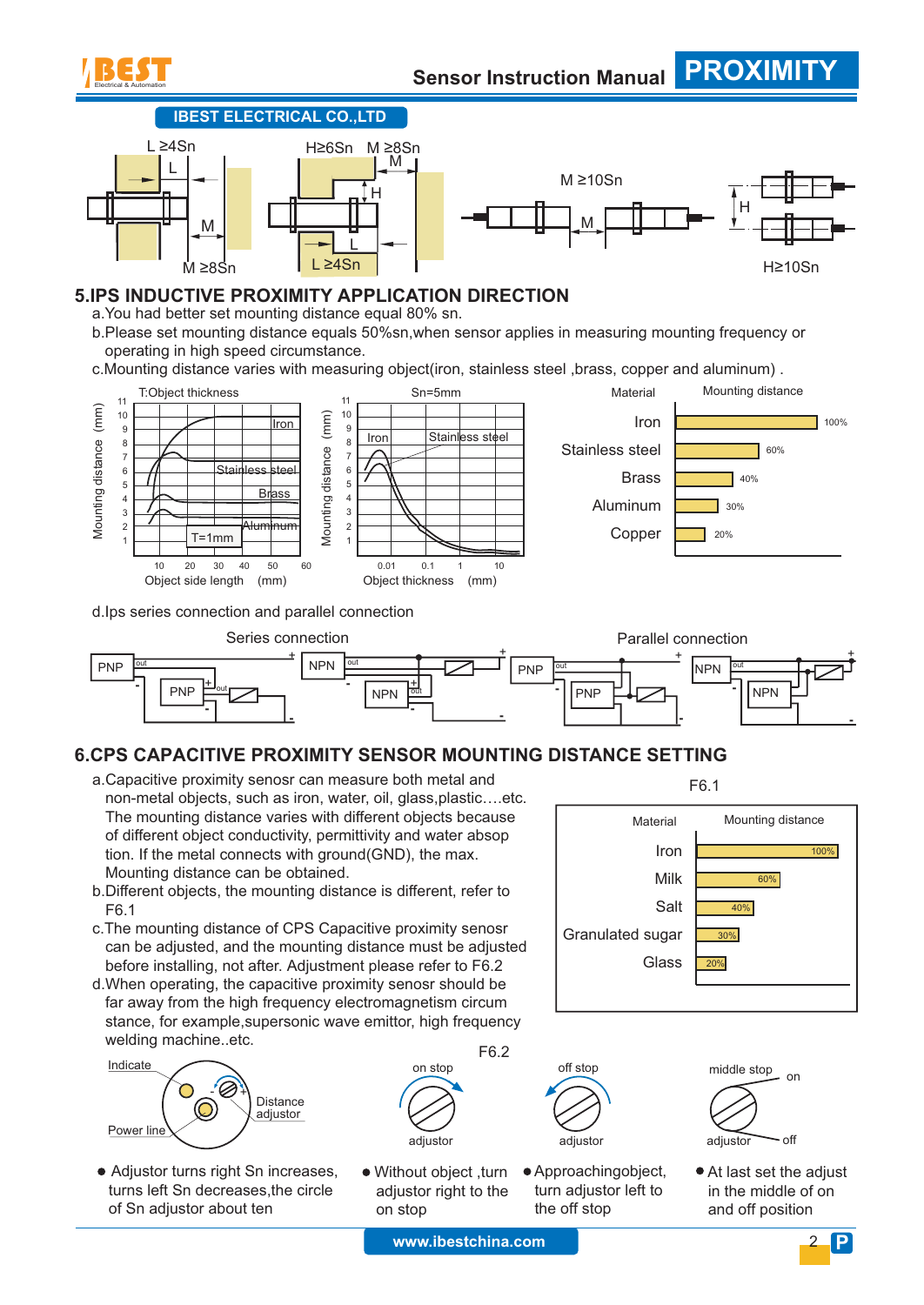

# **7.ORDERING CODE AND TECHNICAL SPECIFICATIONS:**

a.Inductive proximity sensor

|                    | a.inuuutive proximity sensor |                                         |                   |                                  |                                         |                                 |                                                |                      |                                 |  |
|--------------------|------------------------------|-----------------------------------------|-------------------|----------------------------------|-----------------------------------------|---------------------------------|------------------------------------------------|----------------------|---------------------------------|--|
| Ordering code      |                              | IPS <sup>-8</sup> DDD                   |                   | IPS□-18□□□                       |                                         |                                 | IPS□-30□□□                                     |                      |                                 |  |
| Dimension          |                              | 47<br>46<br>MB X 1                      |                   | 55(65)<br>40 (50)<br>≝           |                                         |                                 | 55(65)<br>40 (50)<br>13<br>5<br>$130 \times 1$ |                      |                                 |  |
| Out put            |                              | DC                                      |                   | DC                               |                                         | AC                              | DC                                             |                      | AC                              |  |
|                    |                              | <b>NPN</b>                              | <b>PNP</b>        | <b>NPN</b>                       | <b>PNP</b>                              |                                 | <b>NPN</b>                                     | <b>PNP</b>           |                                 |  |
|                    | <b>NO</b>                    | IPS(I/L)-8NO1(2)A                       | IPS(I/L)-8PO1(2)A | IPS(I/L)-18NO5(8)B               | IPS(I/L)-18PO5(8)B                      | IPS(I/L)-18AO5(8)C              | IPS(I/L)-30NO10(15)B                           | IPS(I/L)-30PO10(15)B | IPS(I/L)-30AO10(15)C            |  |
| Mode               | <b>NC</b>                    | IPS(I/L)-8NC1(2)A                       | IPS(I/L)-8PC1(2)A | IPS(I/L)-18NC5(8)B               | IPS(I/L)-18PC5(8)B                      | IPS(I/L)-18AC5(8)C              | IPS(I/L)-30NC10(15)B                           | IPS(I/L)-30PC10(15)B | IPS(I/L)-30AC10(15)C            |  |
|                    | NO+NC                        | $\prime$                                | $\prime$          |                                  | IPS(I/L)-18NOC5(8)B IPS(I/L)-18POC5(8)B | $\sqrt{ }$                      | IPS(IL)-30NOC10(15)B IPS(IL)-30POC10(15)B      |                      | $\prime$                        |  |
|                    | <b>DO</b>                    | IPS(I/L)-8DO1(2)A                       |                   |                                  | IPS(I/L)-18DO5(8)B                      | $\sqrt{ }$                      |                                                | IPS(I/L)-30DO10(15)B | $\sqrt{ }$                      |  |
| DC                 |                              | IPS(I/L)-8DC1(2)A                       |                   | IPS(I/L)-18DC5(8)B               |                                         | $\sqrt{ }$                      | IPS(I/L)-30DC10(15)B                           |                      | $\prime$                        |  |
| Mounting distance  |                              | 1mm/2mm                                 |                   | 5mm/8mm                          |                                         |                                 | 10mm/15mm                                      |                      |                                 |  |
|                    | Sensing distance             | 0~0.8mm/0~1.8mm                         |                   | 0~4mm/0~6.4mm                    |                                         |                                 | 0~8mm/0~12mm                                   |                      |                                 |  |
| Power supply       |                              | DC 10~30V                               |                   | DC 10~30V                        |                                         | AC 90~250V                      | DC 10~30V                                      |                      | AC 90~250V                      |  |
|                    | Frequency                    | ≤600Hz                                  |                   | ≤400Hz / ≤200Hz                  |                                         | ≤20Hz                           | ≤200Hz                                         |                      | ≤20Hz                           |  |
| Current output     |                              | ≤100mA                                  |                   | ≤200mA                           |                                         | ≤300mA                          | ≤200mA                                         |                      | ≤300mA                          |  |
| Ambient temperture |                              | -20°C ~70°C                             |                   | $-20^{\circ}$ C ~70 $^{\circ}$ C |                                         | $-20^{\circ}$ C $-70^{\circ}$ C | -20 $°C$ ~70 $°C$                              |                      | -20 $°C$ ~70 $°C$               |  |
| Protection         |                              | over-current/polarity                   |                   | over-current/polarity            |                                         | $\prime$                        | over-current/polarity                          |                      |                                 |  |
| IP rating          |                              | IP67                                    |                   | IP67                             |                                         | IP67                            | IP67                                           |                      | IP67                            |  |
| Ordering code      |                              | IPS□-12□□□                              |                   | IPS <sup>-S</sup> DDD            |                                         |                                 | IPS <sup>-S</sup> DDD                          |                      |                                 |  |
| Dimension          |                              | $12 \times 1$                           |                   | 36                               |                                         |                                 |                                                |                      |                                 |  |
| Out put            |                              | DC                                      |                   | DC                               |                                         | AC                              | DC                                             |                      | AC                              |  |
|                    |                              | <b>NPN</b>                              | <b>PNP</b>        | <b>NPN</b>                       | <b>PNP</b>                              |                                 | <b>NPN</b>                                     | <b>PNP</b>           |                                 |  |
|                    | <b>NO</b>                    | IPS(I/L)-12NO2(4)B   IPS(I/L)-12PO2(4)B |                   | IPS(I/L)-SNO5B                   | IPS(I/L)-SPO5B                          | $\sqrt{ }$                      | IPS(I/L)-SNO10B                                | IPS(I/L)-SPO10B      | IPS(I/L)-SAO10C                 |  |
|                    | <b>NC</b>                    | IPS(I/L)-12NC2(4)B   IPS(I/L)-12PC2(4)B |                   | IPS(I/L)-SNC5B                   | IPS(I/L)-SPC5B                          |                                 | IPS(I/L)-SNC10B                                | IPS(I/L)-SPC10B      | IPS(I/L)-SAC10C                 |  |
| Mode               | NO+NC                        | PS(I/L)-12NOC2(4)B IPS(I/L)-12POC2(4)B  |                   | IPS(I/L)-SNOC5B                  | IPS(I/L)-SPOC5B                         | $\sqrt{ }$                      | IPS(I/L)-SNOC10B                               | IPS(I/L)-SPOC10B     | $\sqrt{ }$                      |  |
|                    | DO                           | IPS(I/L)-12DO2(4)B                      |                   | IPS(I/L)-SDO5B                   |                                         | $\prime$                        | IPS(I/L)-SDO10B                                |                      | $\sqrt{2}$                      |  |
|                    | DC                           | IPS(I/L)-12DC2(4)B                      |                   | IPS(I/L)-SDC5B                   |                                         |                                 | IPS(I/L)-SDC10B                                |                      |                                 |  |
| Mounting distance  |                              | 2mm/4mm                                 |                   | 5mm                              |                                         | $\sqrt{2}$                      | 10 <sub>mm</sub>                               |                      | 10mm                            |  |
| Sensing distance   |                              | 0~1.6mm/0~3.2mm                         |                   | $0 - 4$ mm                       |                                         |                                 | $0 - 8$ mm                                     |                      | $0 - 8$ mm                      |  |
| Power supply       |                              | DC 10~30V                               |                   | DC 10~30V                        |                                         | $\overline{1}$                  | DC 10~30V                                      |                      | AC 90~250V                      |  |
| Frequency          |                              | ≤600Hz / ≤400Hz                         |                   | ≤400Hz                           |                                         | $\sqrt{ }$                      | ≤200Hz                                         |                      | ≤20Hz                           |  |
| Current output     |                              | ≤200mA                                  |                   | ≤200mA                           |                                         | $\sqrt{ }$                      | ≤200mA                                         |                      | ≤300mA                          |  |
| Ambient temperture |                              | -20 $\degree$ C ~70 $\degree$ C         |                   | -20 $°C$ ~70 $°C$                |                                         | $\sqrt{ }$                      | -20 $°C$ ~70 $°C$                              |                      | $-20^{\circ}$ C $-70^{\circ}$ C |  |
| Protection         |                              | over-current/polarity                   |                   | $\sqrt{ }$                       |                                         | $\overline{1}$                  | over-current/polarity                          |                      | $\prime$                        |  |
| IP rating          |                              | IP67                                    |                   | IP67                             |                                         | $\sqrt{2}$                      | IP67                                           |                      | IP67                            |  |

Notice: If you want the sensors have OVER-CURRENT PROTECTION, please indicate when order.

#### **8.Cautions:**

a.DC power connection should use insulation transformer, non self-couple transformer should be used.

b.Make sure the power is off when connect the wires, connection according to the connection diagram on the prod uct.

c.If there are other electrical wires around the sensor wires, please use a steel tube to cover the sensor wires so as to avoid misworking and damage to the senosr. Refer to F8.1

d.For AC-2wire proximity senosrs, if there are two or more sensors working together, a relay should be used for Series-connection or Parallel connection; Do not connect the sensors directly. Refer to F8.2

e.For AC-2wire proximity senosrs, the senosr must connect with load, instead of connecting to power supply directly, otherwise the sensor might be damaged.Refer to F8.3

f.The cable of the proximity sensor should be no more than 200mm in order to avode causing lowering voltage.

**P** <sup>3</sup> **www.ibestchina.com**